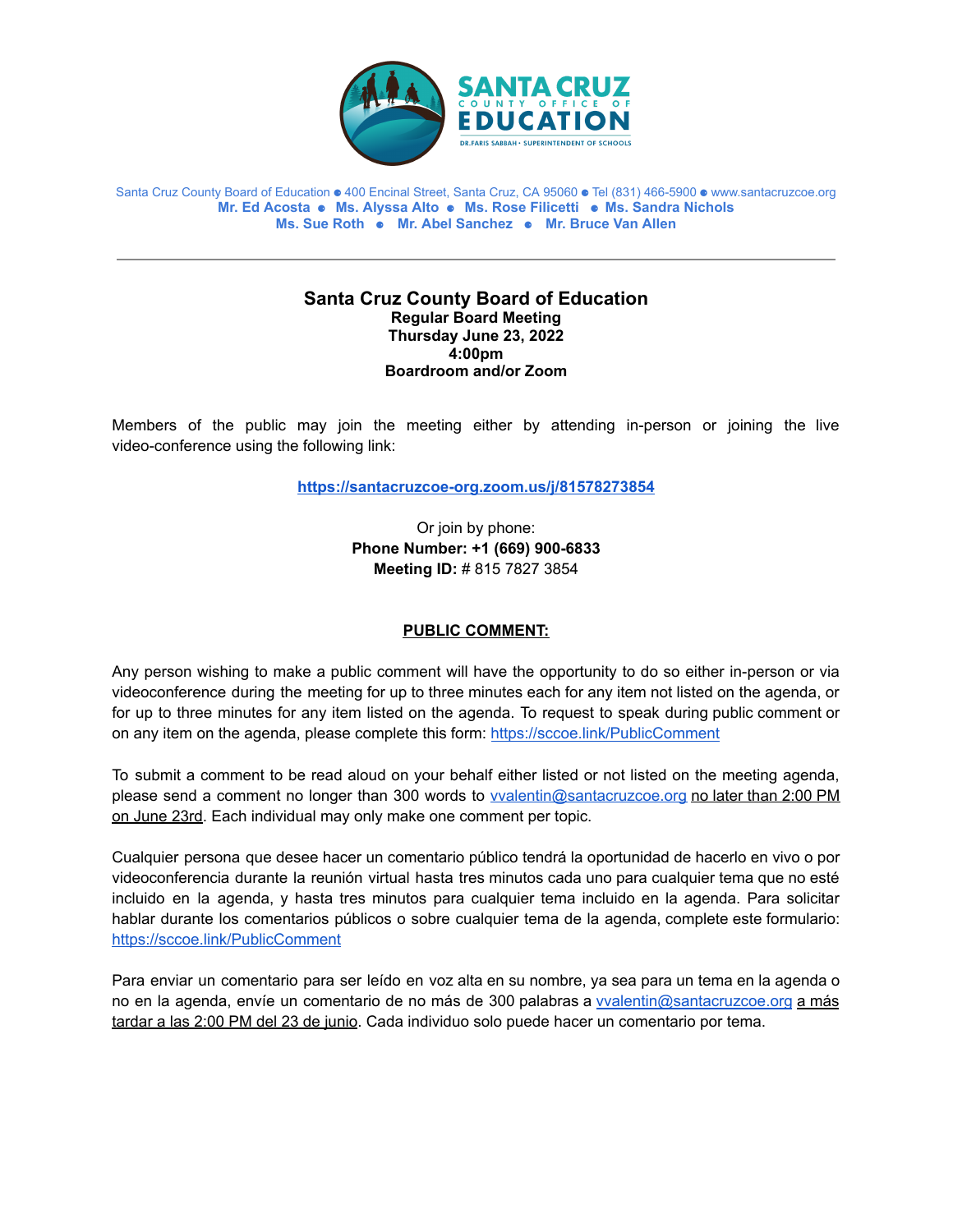# **AGENDA**

### **1. CALL TO ORDER, ROLL CALL AND ESTABLISHMENT OF QUORUM**

Abel Sanchez (President), Ed Acosta, Alyssa Alto, Rose Filicetti, Sandra Nichols, Sue Roth, Bruce Van Allen Faris Sabbah, Secretary

#### **2. PLEDGE OF ALLEGIANCE**

Superintendent Sabbah (Secretary) will lead the Pledge of Allegiance.

#### **3. APPROVAL OF AGENDA**

Agenda deletions and/or changes of sequence will be approved or the agenda will be approved as submitted.

#### **4. PUBLIC COMMENT**

This is an opportunity for the public to address the Board regarding items not on the agenda. The Board President will recognize any member of the audience not previously placed on the agenda who wishes to speak on a matter directly related to school business. Each speaker, on any specific topic, may speak up to **three (3) minutes** unless otherwise limited or extended by the President. The President may allot time to those wishing to speak but no action will be taken on matters presented (EDC § 35145.5). If appropriate, the President, or any Member of the Board, may direct that a matter be referred to the Superintendent's Office for placement on a future agenda. Please refer to item, *Please Note*, on the last item of this agenda.

#### **5. CONSENT AGENDA**

All items appearing on consent agenda are recommended actions which are considered to be routine in nature and will be acted upon as one motion. Specific items may be removed for separate consideration. Item(s) removed will be considered immediately following the consent agenda motion as Deferred Consent Items.

- 5.0.1 Minutes of the Regular Board Meeting held on May 19, 2022
- 5.0.2 Minutes of the Special Board Meeting held on June 11, 2022
- 5.0.3 Routine Budget Revisions
- 5.0.4 Donations

## **5.1 DEFERRED CONSENT ITEMS (if required)**

This item is placed on the agenda to address any items that might be pulled from Agenda Item 5.0 for further discussion/consideration if so determined.

### **6. CORRESPONDENCE**

Official correspondence received by the Board is included herein.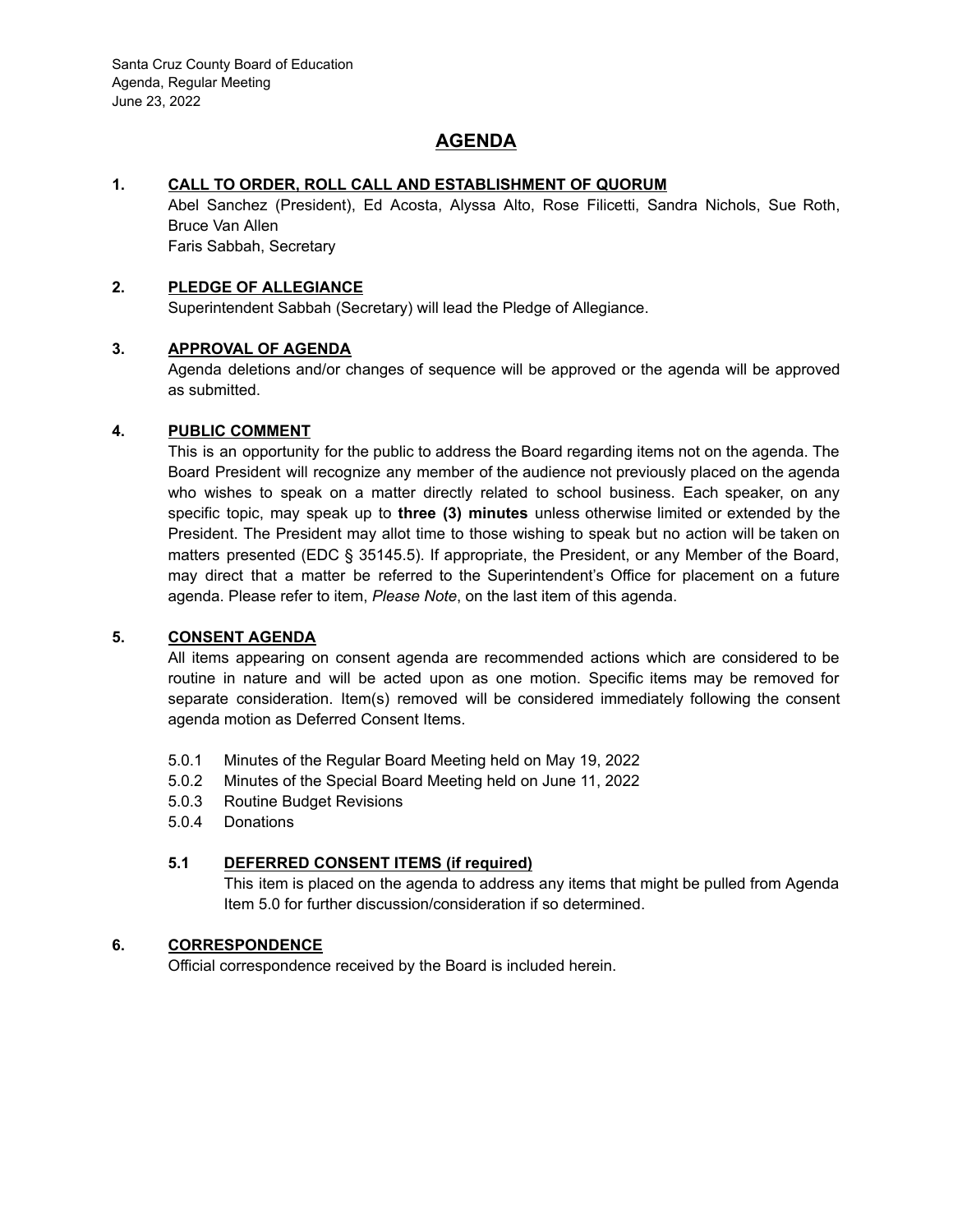### **7. REPORTS, DISCUSSIONS, AND PRESENTATIONS**

#### **7.1 Santa Cruz County Office of Education Retirement Recognitions**

The Board will recognize the important contributions of the following Santa Cruz County Office of Education employees who are planning to retire in the 2021-2022 school year.

Retirees: Michele Cuartilon, Office Coordinator, Career & Adult Learning Kimlin McDaniel Keith, Nurse, Special Education Anne McManus, Administrative Assistant, Special Education Maggie O'Grady, Student Data Specialist II, Special Education

Presenter(s): Dr. Faris Sabbah, County Superintendent of Schools

### **7.2 COVID-19 School Update**

Superintendent Sabbah will give a presentation regarding the ways in which the Santa Cruz County Office of Education has been working in collaboration with School Districts and other partners to keep schools open and students and staff healthy as we address the COVID19 Pandemic.

Presenter(s): Dr. Faris Sabbah, County Superintendent of Schools

#### **8. PUBLIC HEARINGS**

## **8.1 Public Hearing: 2022-2023 Local Control Accountability Plan (LCAP) of the Santa Cruz County Office of Education**

In compliance with California EDC  $\S$  52062(b)(1), the Board will hold a public hearing to solicit recommendations and comments from members of the public regarding the specific actions and expenditures proposed by the 2022-2023 Local Control Accountability Plan of the Santa Cruz County Office of Education and the 2022-2023 Annual Update, and 2022-2023 Budget Overview for Parents.

Open Public Hearing: Abel Sanchez (President)

Presenter(s): Dr. Faris Sabbah, County Superintendent of Schools Dr. Jennifer Izant Gonzales, Project Dir., Alternative Education

Conduct and Close Public Hearing: Abel Sanchez (President)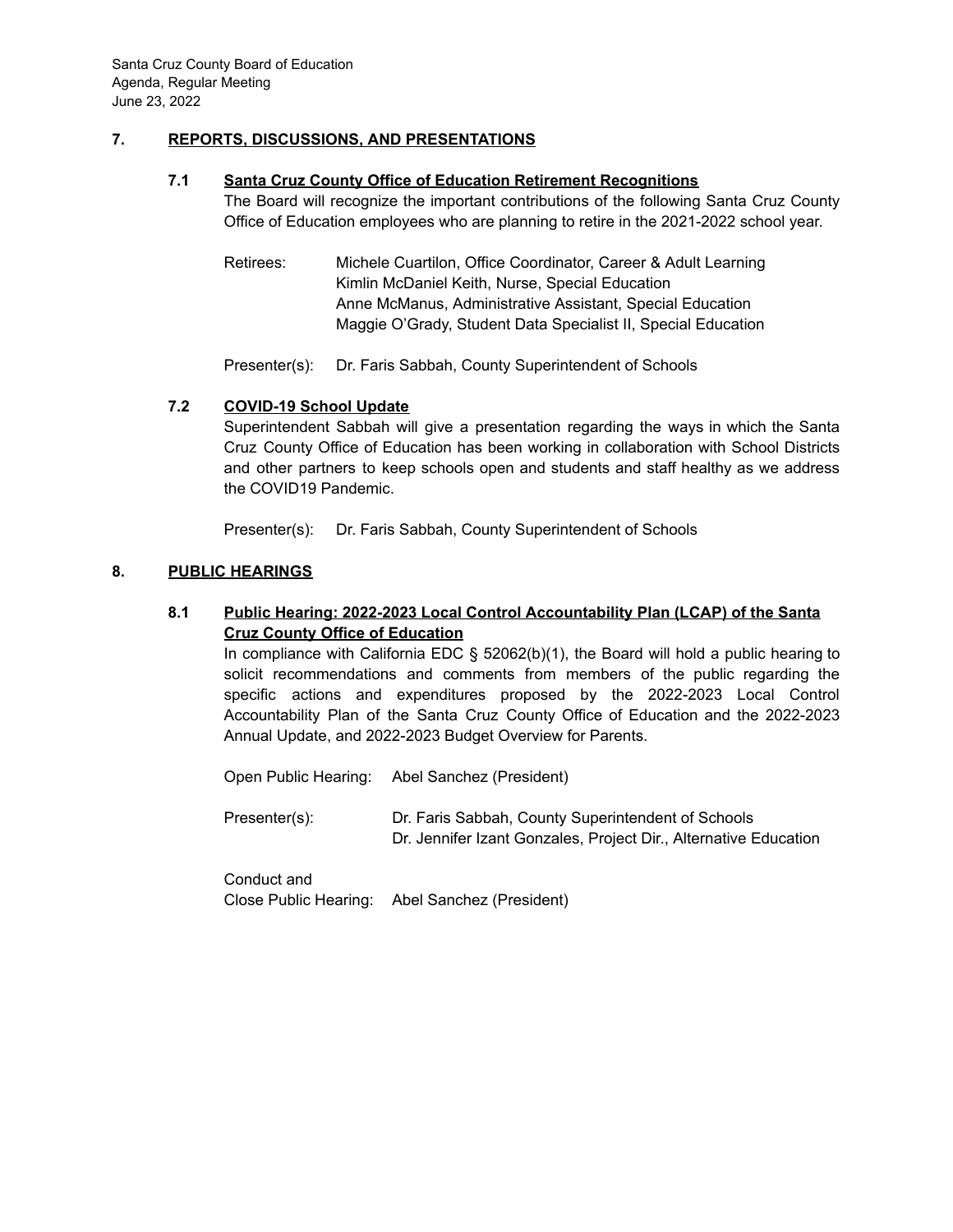## **8.2 Public Hearing: 2022-2023 Local Control Accountability Plan (LCAP) of the Santa Cruz County Career Advancement Charter School**

In compliance with California EDC  $\S$  52062(b)(1), the Board will hold a public hearing to solicit recommendations and comments from members of the public regarding the specific actions and expenditures proposed by the 2022-2023 Local Control Accountability Plan of the Santa Cruz County Career Advancement Charter School and the 2022-2023 Annual Update, and 2022-2023 Budget Overview for Parents.

Open Public Hearing: Abel Sanchez (President)

Presenter(s): Dr. Faris Sabbah, County Superintendent of Schools Denise Sanson, Director, Student Program

Conduct and Close Public Hearing: Abel Sanchez (President)

### **8.3 Public Hearing: Santa Cruz County Office of Education 2022-2023 Budget**

The Santa Cruz County Office of Education's 2022-2023 Budget is presented for public comment in accordance with EDC § 1620 et seq., 24103. A copy of the budget is available upon request.

Open Public Hearing: Abel Sanchez (President)

Presenter(s): Liann Reyes, Deputy Superintendent, Business Services Melissa Lopez, Director, Fiscal Services

Conduct and Close Public Hearing: Abel Sanchez (President)

### **9. NEW BUSINESS AND ACTION ITEMS**

## **9.1 Approve Resolution #22-19 To Support School and Community Safety**

In 2022, our country has so far suffered 213 mass shootings, with 27 of these being school shootings. Public schools have a responsibility to provide a safe and healthy environment for students and staff, a responsibility shared by the larger community. The Board calls upon the California State Legislature and federal government to consider and enact laws that would help reduce access to guns by people who are determined to be a risk of harming themselves or others. The Board will consider adopting this resolution.

Presenter(s): Sandra Nichols, Chair, Community Outreach & Legislation Committee

Motion & Roll Call Vote: Abel Sanchez (President)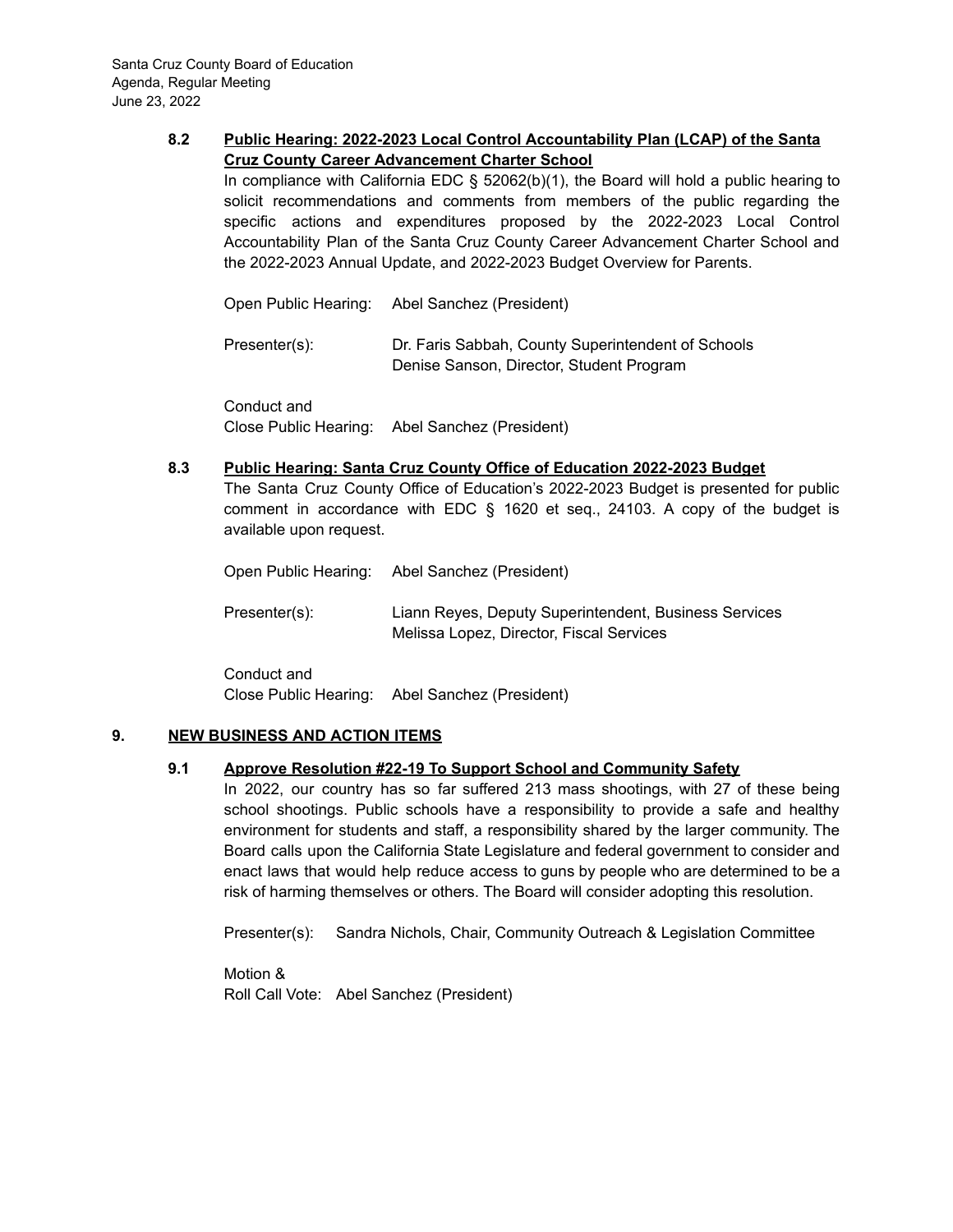## **9.2 Approve A-G Completion Grant**

EC § 41590 specifies that LEAs must develop their plans by April 1, 2022 that contains prescribed descriptions, including but not limited to: How the funds increase or improve services to English learners, foster youth, or low-income students in ways that will increase their A-G eligibility; How the funds will be used to provide opportunities for eligible students to retake A-G courses; How the grant funds supplement and do not supplant other investments identified in a Local Control and Accountability Plan and Assembly Bill 86 learning recovery plans. The plan must be presented at a regularly scheduled meeting and adopted at the subsequent regularly scheduled meeting of the governing board. The Board was presented the plan at the May 19, 2022 regular board meeting. The Board will consider approving the grant.

Presenter(s): Dr. Jennifer Izant Gonzales, Director, Alternative Education

Motion & Roll Call Vote: Abel Sanchez (President)

### **9.3 Adopt Resolution #22-20 Recognizing Juneteenth**

Established as a federally recognized holiday in 2021, Juneteenth commemorates the emancipation of enslaved people in the United States. It was first celebrated in Texas on June 19, 1866, exactly one year after Major General Gordon Granger arrived in Galveston, Texas, and declared that enslaved people had been freed by the Emancipation Proclamation. The will consider adopting Resolution #22-20 Recognizing Juneteenth.

Presenter(s): Sandra Nichols, Chair, Community Outreach & Legislation Committee

Motion & Roll Call Vote: Abel Sanchez (President)

### **9.4 Adopt Resolution #22-21 Recognizing Lesbian, Gay, Bisexual, Transgender, Queer (LGBTQ+) Pride Month**

Last month, the Santa Cruz County Office of Education, alongside all ten school districts, raised the Progress Flag in honor of Harvey Milk Day. The Progress Flag is a visual representation of acceptance and inclusion. The Santa Cruz County Board of Education and County Superintendent proclaims June as LGBTQ+ Pride Month to inspire equity, create alliances, celebrate diversity, and establish safe environments in our schools and communities throughout the county. The Board will consider adopting Resolution #22-21 Recognizing Lesbian, Gay, Bisexual, Transgender, Queer (LGBTQ+) Pride Month.

Presenter(s): Sandra Nichols, Chair, Community Outreach & Legislation Committee

Motion & Roll Call Vote: Abel Sanchez (President)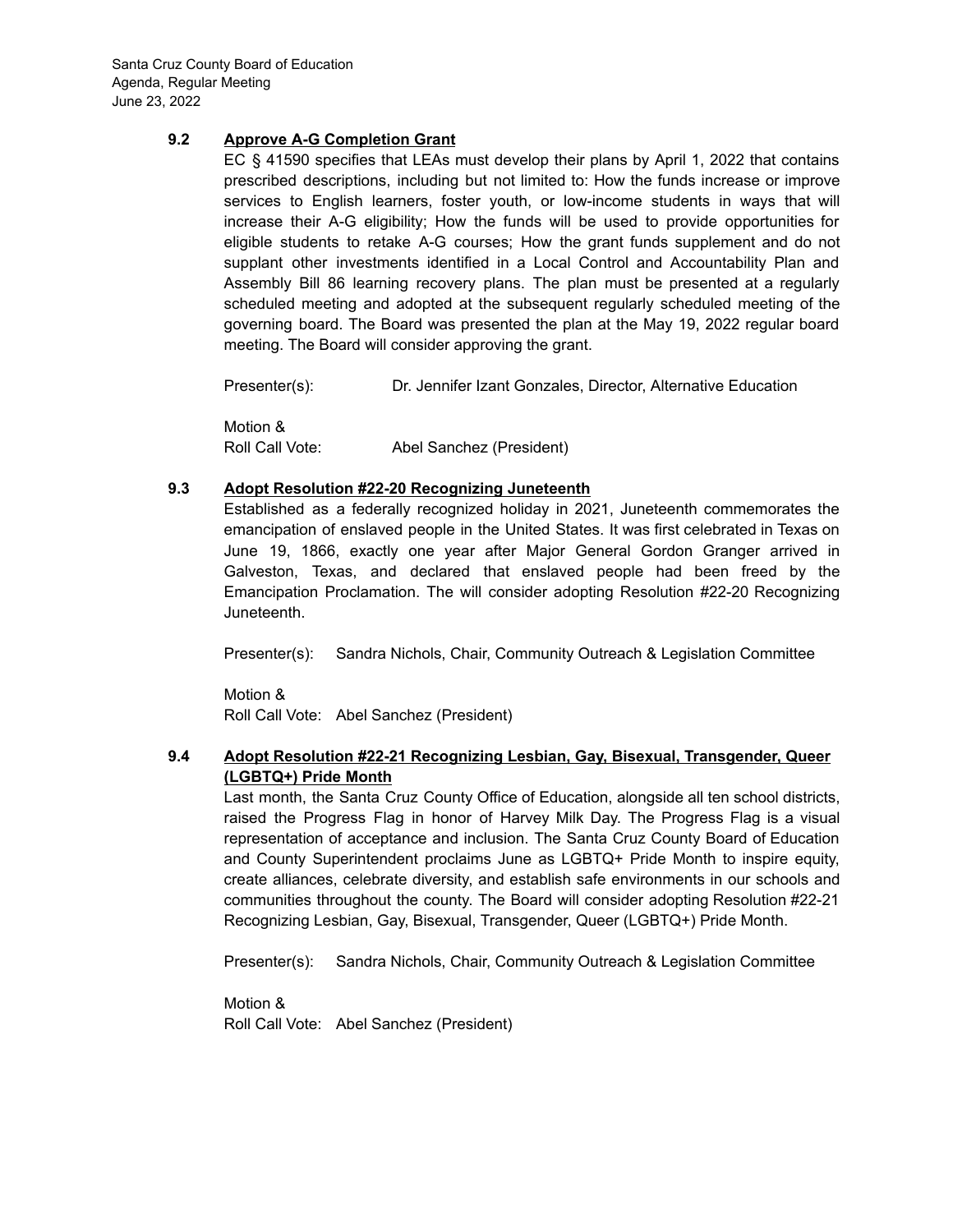### **9.5 First Reading: Board Policy 6000's Series**

Modified and new policies may be adopted by the County Board of Education following a first and second reading by the Board. The Board may accept the following proposed policy(ies) as submitted and waive a second reading and move to take action, order changes, or order changes and bring back for a final reading:

BP 6173 Education for Homeless Children

Presenter(s): Bruce Van Allen, Chair, Policy Committee

Motion & Roll Call Vote: Abel Sanchez (President)

## **9.6 Approve Resolution #22-22 in Support of Prop 30 and 55, Education Protection Funds Act (Santa Cruz County Office of Education)**

It is recommended that the Board adopt Resolution #22-22 to approve usage of the funds made available from Proposition 30 and Proposition 55 for educational expenditures within the County Office of Education's budgets.

Presenter(s): Liann Reyes, Deputy Superintendent, Business Services

Motion & Roll Call Vote: Abel Sanchez (President)

## **9.7 Approve Resolution #22-23 in Support of Prop 30 and 55, Education Protection Funds Act (Career Advancement Charter)**

It is recommended that the Board adopt Resolution #22-23 to approve usage of the funds made available from Proposition 30 and Proposition 55 for educational expenditures within the County Office of Education's budgets.

Presenter(s): Liann Reyes, Deputy Superintendent, Business Services

Motion & Roll Call Vote: Abel Sanchez (President)

### **9.8 Approve an Adjustment to the 2021 - 2022 COE and Student Program Calendars**

As of June 17, 2021, Juneteenth is the twelfth federal legal holiday. Juneteenth is an annual day of remembrance commemorating the emancipation of African Americans enslaved in the United States. This holiday is observed annually on June 19th. The Board will be asked to approve an adjustment to the 2021-2022 Santa Cruz COE and Student Program calendars to recognize June 20, 2022 as a non-work day, in recognition of Juneteenth.

Presenter(s): Dr. Faris Sabbah, County Superintendent of Schools

Motion & Roll Call Vote: Abel Sanchez (President)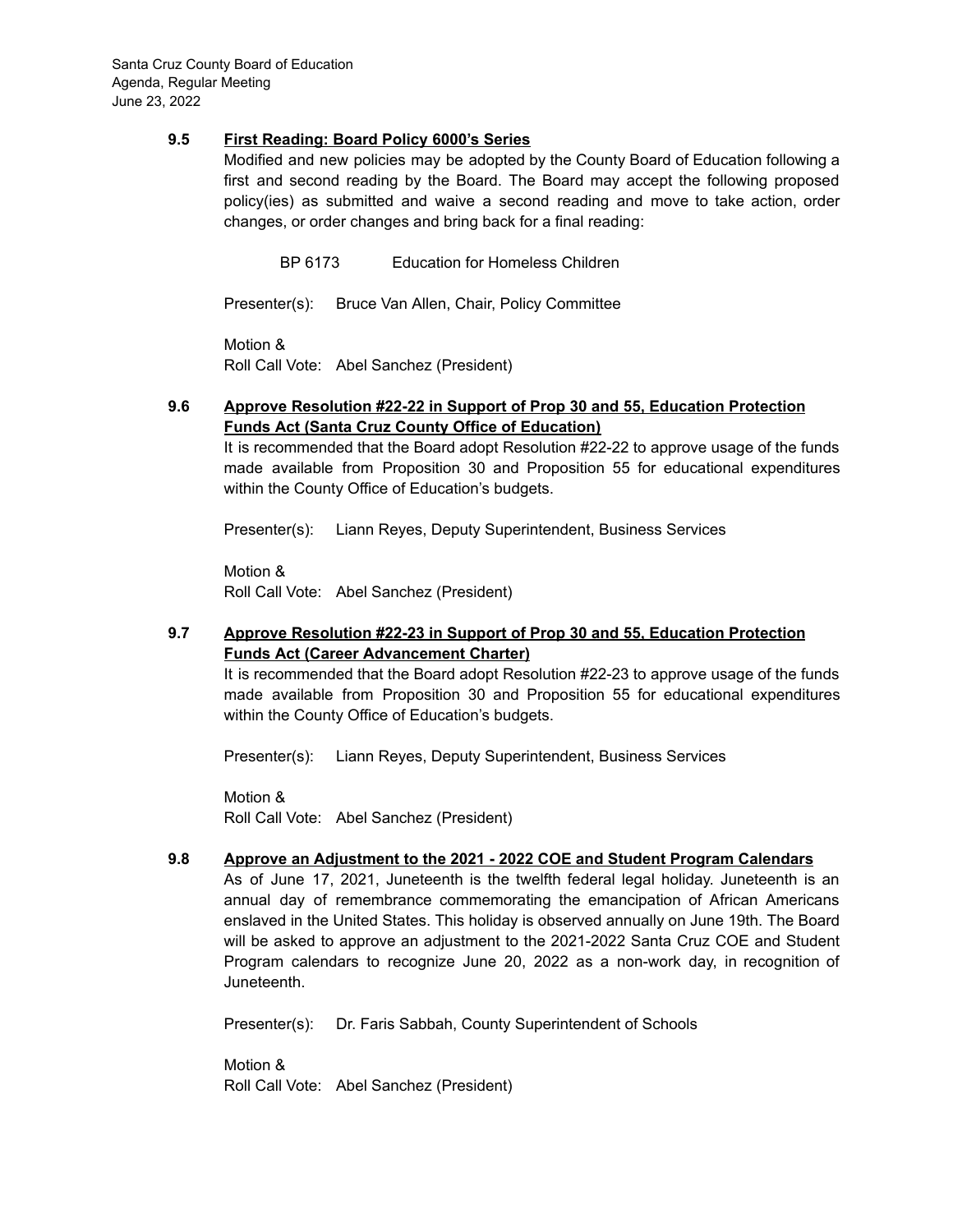#### **9.9 Approve an Adjustment to the 2022 - 2023 COE and Student Program Calendars**

As of June 17, 2021, Juneteenth is the twelfth federal legal holiday. Juneteenth is an annual day of remembrance commemorating the emancipation of African Americans enslaved in the United States. This holiday is observed annually on June 19th. The Board will be asked to approve an adjustment to the 2022-2023 Santa Cruz COE and Student Program calendars to recognize June 19, 2023 as a non-work day, in recognition of Juneteenth.

Presenter(s): Dr. Faris Sabbah, County Superintendent of Schools

Motion & Roll Call Vote: Abel Sanchez (President)

## **9.10 Discussion and Possible Approval of Resolution #22-24 Authorizing Continued Use of Remote Teleconferencing Provisions Pursuant to AB 361 and Government Code section 54953**

Consistent with Government code section 54953, on May 19, 2022, the County Board of Education adopted Resolution #22-18, finding that meeting in person would present imminent risks to the health or safety of attendees.

The County Board of Education will discuss and consider adopting Resolution #22-24, to make a finding after reconsidering the state of emergency, that the current circumstances meet the requirements of AB 361 and Government Code section 54953 for the Board to continue conducting meetings remotely.

Presenter(s): Abel Sanchez, President, County Board of Education

Motion & Roll Call Vote: Abel Sanchez (President)

## **9.11 Discussion of the Possible Use of Remote Teleconferencing for the June 30, 2022 Board Meeting**

The Board will discuss the possibility of conducting the June 30, 2022 meeting remotely via teleconferencing. In accordance with Resolution #22-24, Trustees will need to be in agreement that an in-person meeting would present imminent risks to the health or safety of attendees. This decision would meet the requirements of AB 361 and Government Code section 54953 for the Board to continue conducting meetings remotely.

Presenter(s): Abel Sanchez, President, County Board of Education

Motion & Roll Call Vote: Abel Sanchez (President)

### **10. SUPERINTENDENT'S REPORT**

County Superintendent of Schools, Dr. Faris Sabbah, will provide an update on activities and matters of interest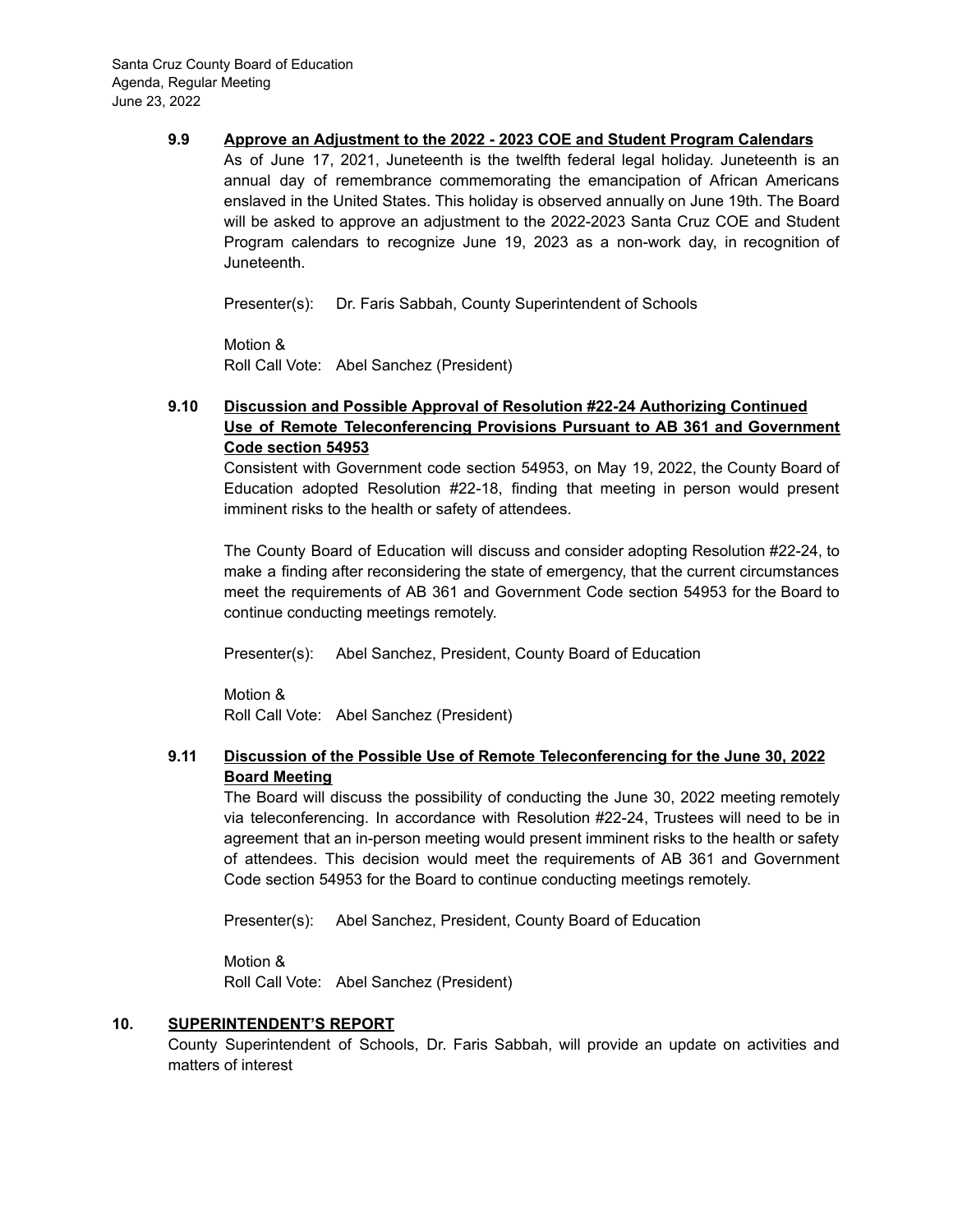Santa Cruz County Board of Education Agenda, Regular Meeting June 23, 2022

## **11. TRUSTEE REPORTS (3 minutes each)**

Trustees will report on matters, events, and activities as related to Board goals of: Advocating for students, maintaining community relations, and promoting student achievement.

### **12. AD HOC/STANDING COMMITTEE REPORTS/ACTIONS**

#### **13. SCHEDULE OF MEETINGS AND UPCOMING EVENTS**

Special Meeting Santa Cruz County Board of Education June 30, 2022 4:00 p.m.

#### **14. ADJOURNMENT**

President Sanchez will adjourn the meeting.

### **PLEASE NOTE:**

#### **Public Participation:**

All persons are encouraged to attend and, when appropriate, to participate in meetings of the Santa Cruz County Board of Education. If you wish to speak to an item on the agenda, please be present at the beginning of the meeting as any item, upon motion, may be moved to the beginning of the agenda. Persons wishing to address the Board are asked to state their name for the record. The president of the Board will establish a time limit of three (3) minutes, unless otherwise stated by the president, for comments from the public. Consideration of all matters is conducted in open session except those relating to litigation, personnel and employee negotiations, which, by law, may be considered in closed session. Expulsion appeal hearings are heard in closed session unless a request for hearing in open session is made by the appellant.

#### **Backup Documentation:**

Any writings or documents that are public records and are provided to a majority of the governing board regarding an open session item on this agenda will be made available for public inspection in the County Office of Education, located 400 Encinal Street, Santa Cruz, CA 95060, during normal business hours.

#### **Translation Requests:**

Spanish language translation is available on an as-needed basis. Please make advance arrangements with Verenise Valentin by telephone at (831) 466-5900 Traducciones del inglés al español y del español al inglés están disponibles en las sesiones de la mesa directiva. Por favor haga arreglos por anticipado con Verenise Valentin por teléfono al número (831) 466-5900.

### **ADA Compliance:**

In compliance with Government Code section 54954.2 (a), The Santa Cruz County Office of Education will, on request, make this agenda available in appropriate alternative formats to persons with a disability, as required by Section 202 of the Americans with Disabilities Act of 1990 (42 U.S.C. Sec 12132), and the federal rules and regulations adopted in implementation thereof. Individuals who need this agenda in an alternative format or who need a disability-related modification or accommodation in order to participate in the meeting should contact Verenise Valentin, Administrative Aide to the Superintendent, 400 Encinal St., Santa Cruz, CA 95060, (831) 466-5900.